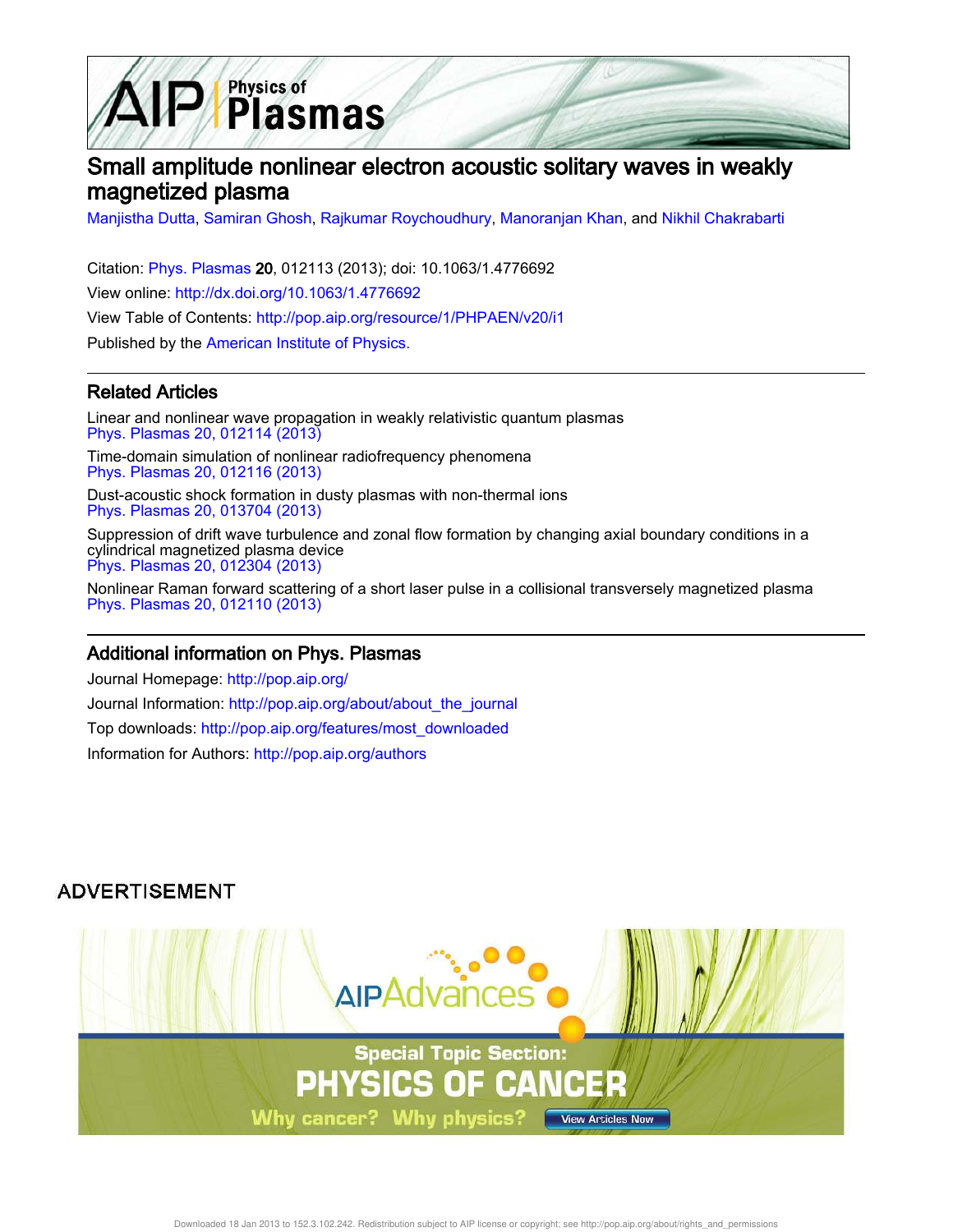

## Small amplitude nonlinear electron acoustic solitary waves in weakly magnetized plasma

Manjistha Dutta,<sup>1</sup> Samiran Ghosh,<sup>2</sup> Rajkumar Roychoudhury,<sup>3</sup> Manoranjan Khan,<sup>1</sup> and Nikhil Chakrabarti<sup>4</sup>

<sup>1</sup>Department of Instrumentation Science, Jadavpur University, Kolkata—700 032, India  $2$ Department of Applied Mathematics, University of Calcutta, 92, Acharya Prafulla Chandra Road, Kolkata-700 009, India 3 Indian Statistical Institute, Kolkata—700 108, India

<sup>4</sup>Saha Institute of Nuclear Physics, 1/AF Bidhannagar Kolkata-700 064, India

(Received 12 October 2012; accepted 2 January 2013; published online 16 January 2013)

Nonlinear propagation of electron acoustic waves in homogeneous, dispersive plasma medium with two temperature electron species is studied in presence of externally applied magnetic field. The linear dispersion relation is found to be modified by the externally applied magnetic field. Lagrangian transformation technique is applied to carry out nonlinear analysis. For small amplitude limit, a modified KdV equation is obtained, the modification arising due to presence of magnetic field. For weakly magnetized plasma, the modified KdV equation possesses stable solitary solutions with speed and amplitude increasing temporally. The solutions are valid upto some finite time period beyond which the nonlinear wave tends to wave breaking.  $\odot$  2013 American Institute of Physics. [http://dx.doi.org/10.1063/1.4776692]

### I. INTRODUCTION

An appreciable number of investigations have been carried out on nonlinear propagation of electron acoustic wave (EAW), probably, because of its relevance in interpreting various satellite observations in different parts of magnetosphere. This wave mode has been argued to be responsible for generation of broadband electrostatic noise (BEN) in the terrestrial cusp of the magnetosphere and hiss in polar cusp regions. $1-4$  Apart from its wide applications in space plasma, study of electron acoustic wave is crucial in laboratory plasma with two temperature electron species, beam plasma interaction and stimulated electron acoustic scattering in the laser plasma interaction also. $5.6$ Plasma comprising energetic hot electrons, diluted cold electrons, and static positively charged ions can support the propagation of this high frequency, electrostatic wave. This mode is basically an analog to ion acoustic wave with cold electrons playing the role of ions providing the inertia and hot electrons providing the pressure for sustaining the wave. In the fast time scale of electrons, ions are taken to be at rest forming positively charged background and maintaining charge neutrality throughout the plasma. As only high frequency electrons are involved in whole dynamics, there is always a chance of wave damping, hence, some criteria for density and temperature of the two electron species should be satisfied for EAW to remain undamped in the plasma. The first is, cold electron temperature  $(T_c)$  should be much less than hot electron temperature  $(T_h)$ , i.e.,  $T_c \ll T_h$  and second is, hot electron density  $(n_h)$  should be much larger than cold electron density  $(n_c)$ , i.e.,  $n_h \gg n_c$ .<sup>7</sup> The phase velocity of EAW is given by  $c_{se} = \sqrt{T_h/m(n_{h0}/n_{c0})}$ , where  $n_{h0}, n_{c0}$  are equilibrium hot electron and cold electron density. The linear dispersion relation for EAW in homogeneous, collisionless, dispersive plasma medium is given by

$$
\omega^2 = \frac{k^2 c_{se}^2}{1 + k^2 \lambda_{Dh}^2},\tag{1}
$$

where  $\lambda_{Dh}$  is the hot electron Debye length. For long wavelength limit,  $k\lambda_{Dh} \ll 1$ , the above dispersion relation reduces to  $\omega = k c_{se}$ .

In the nonlinear regime, a good deal of literature is devoted to investigate the propagation of electron acoustic waves in un-magnetized plasma. $8-10$  However, as EAW is a common occurrence in earth's magnetosphere, it is worthwhile to examine this mode in a magnetized plasma. In magnetized plasma, analyses are performed to get solitary wave solutions for EAW in weakly nonlinear, dispersive medium.<sup>9,11</sup> Most of the approaches were made by using either reductive perturbation technique (RPT) or Sagdeev's pseudo potential technique. However, Lagrangian formalism has been found to be effective to obtain arbitrary amplitude temporal and spatial variation of cold electron density in inhomogeneous plasma immersed in uniform magnetic field. The above mentioned study has been carried out for long wave length consideration so that spatial variation of electric field is negligibly small throughout the plasma and the plasma can be taken as quasineutral. Though usual dispersion is absent there, a dispersion like term comes due to ion inhomogeneity through collective effect. Results show that the spatial profile of cold electron density is Gaussian in nature and oscillating nonlinearly with time. However, this dispersion like effect cannot stop nonlinearity, and the solution tends to wave breaking. This motivates us to go for a detailed study of EAW in magnetized homogeneous plasma in presence of wave dispersion. In this paper, we include wave dispersion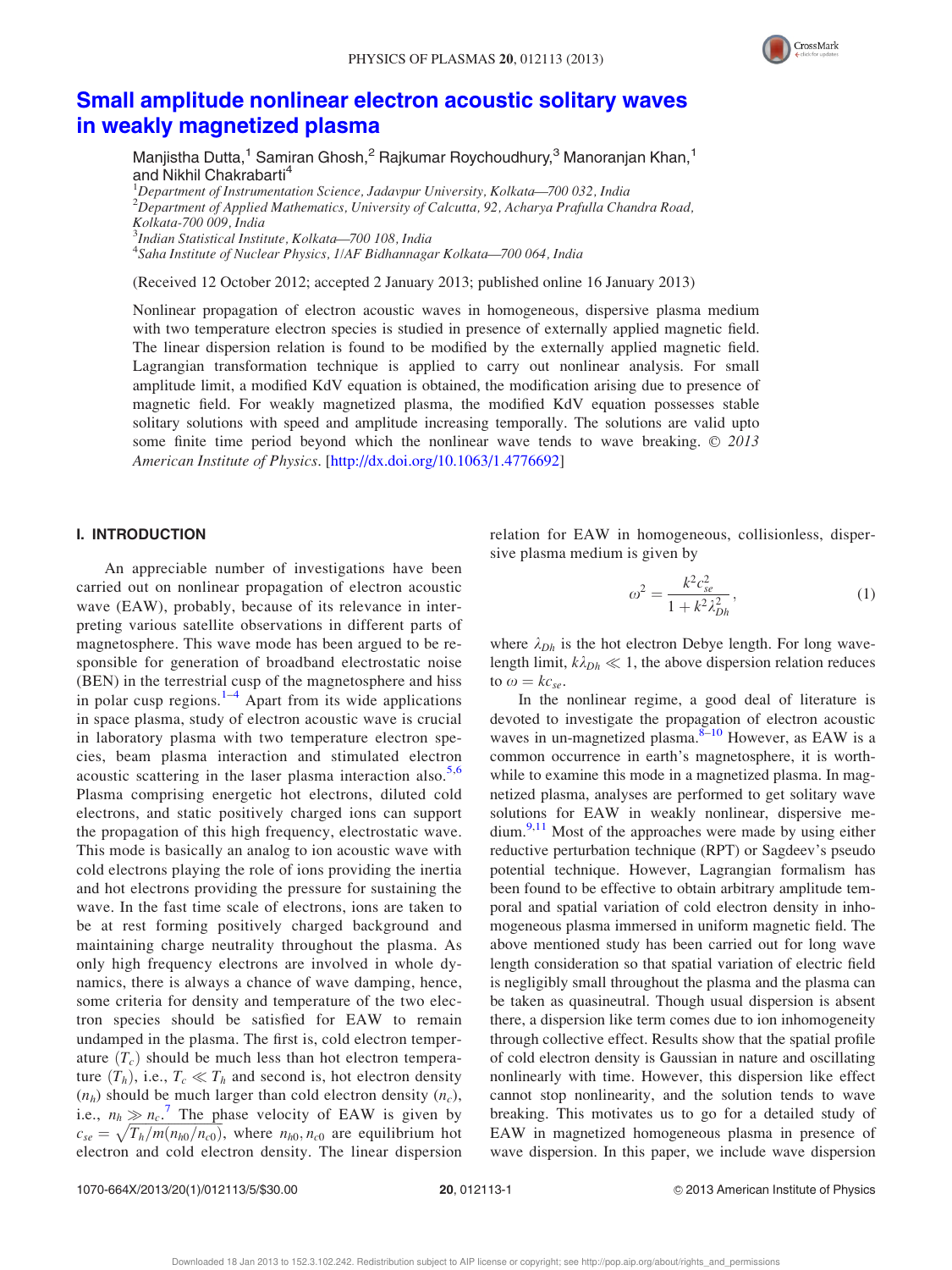which can balance the nonlinearity and produce some stable structures. Though it is nearly impossible to achieve exact solution analytically by Lagrangian transformation technique for this particular problem, a perturbative analysis can be performed for small amplitude limit. This small amplitude analysis reduces the main evolution equation to KdV with a nonlinear source term. The method of solving the derived equation is described in this paper, and solutions are interpreted in appropriate physical context.

#### II. GOVERNING EQUATIONS AND LINEAR ANALYSIS

We consider a homogeneous, collisionless plasma medium consisting of highly dense inertia-less hot electrons, diluted inertial cold electrons, and positively charged background of immobile ions in presence of externally applied uniform magnetic field. The magnetic field is directed along  $\hat{z}$  direction with a constant magnitude  $B_0$ . Ions having higher mass and low energy compared to electrons fail to respond in the fast timescale of electrons. They only form positively charged static background and maintain charge neutrality throughout the plasma. We are considering electrostatic waves moving perpendicular to the applied magnetic field  $B_0$ . However, to describe the actual situation of real plasma, the angle between wave propagation vector and magnetic field should be taken slightly less than  $\pi/2$ , so that the hot electrons can have a velocity component along the magnetic field to carry out Debye shielding in that direction also. Hence, highly energetic, inertia-less hot electrons are assumed to follow Boltzmann Distribution in the plasma, as for them, electric field is being balanced by the pressure gradient. The slight deviation in the angle has no impact on the less energetic cold electron motion as they fail to move long distances due to their high effective mass or inertia.<sup>12</sup> Now, the governing equations for this plasma system are given by

$$
\frac{\partial n_c}{\partial t} + \frac{\partial}{\partial x} (n_c v_{cx}) = 0, \tag{2}
$$

$$
\left(\frac{\partial}{\partial t} + v_{cx}\frac{\partial}{\partial x}\right)v_{cx} = -\frac{e}{m}E - \frac{eB_0}{mc}v_{cy},\tag{3}
$$

$$
\left(\frac{\partial}{\partial t} + v_{cx}\frac{\partial}{\partial x}\right)v_{cy} = \frac{eB_0}{mc}v_{cx},\tag{4}
$$

$$
\frac{eE}{m} = -\frac{T_h}{m} \frac{\partial \ln n_h}{\partial x},\tag{5}
$$

$$
\frac{\partial E}{\partial x} = 4\pi e(n_0 - n_c - n_h),\tag{6}
$$

where  $n_c$ ,  $n_h$ ,  $n_0$  are densities of cold electron, hot electron, and ion fluid, respectively,  $v_{cx}$ ,  $v_{cy}$  are the cold electron velocity along  $\hat{x}, \hat{y}$  direction,  $T_h$  is hot electron temperature, and E is electric field along  $\hat{x}$  direction. While deriving these equations, we have considered all dependent variables to have variations along  $\hat{x}$  only. Equation (2) is continuity equation for cold electron fluid, Eqs. (3) and (4) are momentum equations in  $\hat{x}, \hat{y}$  direction, respectively, for the species. The hot electron pressure  $(= n_hT_h)$  being rightly balanced by electric field in Eq. (5) produces Boltzmann distribution for hot electrons. To close the system, Poisson's equation for charge neutrality is included in the last.

We are considering propagation of waves perpendicular to applied magnetic field. So, linearizing the above set of equations, the dispersion relation of the wave is derived as

$$
\omega^2 = \Omega_c^2 + \frac{k^2 c_{se}^2}{1 + k^2 \lambda_{Dh}^2},\tag{7}
$$

where,  $\Omega_c = eB_0/mc$  is the electron cyclotron frequency. In presence of magnetic field, the usual dispersion relation of EAW is modified by addition of an extra term  $\Omega_c^2$ . The term  $\Omega_c^2$  emerges as a contribution of Lorentz force exerted on electrons apart from the usual acoustic type oscillation. This new mode can be termed as magneto-electron acoustic wave, which is clearly dispersive in nature.

### III. NONLINEAR ANALYSIS WITH LAGRANGIAN TRANSFORMATION TECHNIQUE

Nonlinear propagation of this wave can be analyzed by applying Lagrangian Transformation method where the Eulerian coordinates  $(x, t)$  are transformed to the new Lagrangian coordinates  $(\xi, \tau)$  through following relation:<sup>13</sup>

$$
\xi = x - \int_0^{\tau} v_{cx}(\xi, \tau) d\tau; \qquad \tau = t. \tag{8}
$$

The advantage of this transformation is that the convective derivative present in the governing equations reduces merely to time derivative in the new Lagrangian coordinates

$$
\frac{\partial}{\partial t} + v_{cx} \frac{\partial}{\partial x} = \frac{\partial}{\partial \tau},\tag{9}
$$

whereas relation between old and new space derivatives at a certain time is determined by the initial density profile and instantaneous density profile

$$
\frac{\partial}{\partial x} = \frac{n_c(\xi, \tau)}{n_c(\xi, 0)} \frac{\partial}{\partial \xi}.
$$
\n(10)

It can be inferred from the above relation that though initially, at  $\tau = 0, \xi = x$ , as time goes on  $\xi$  evolves depending on plasma density. Employing the above conversion relations into governing equations, new set of equations are deduced for Lagrangian description. They are as follows:

$$
\frac{\partial}{\partial \tau} \left( \frac{1}{n_c} \right) = \frac{1}{n_c(\xi, 0)} \frac{\partial v_{cx}}{\partial \xi},\tag{11}
$$

$$
\frac{\partial v_{cx}}{\partial \tau} = -\frac{eE}{m} - \Omega_c v_{cy},\tag{12}
$$

$$
\frac{\partial v_{cy}}{\partial \tau} = \Omega_c v_{cx},\tag{13}
$$

$$
\frac{eE}{m} = -\frac{T_h}{m} \frac{n_c}{n_c(\xi, 0)} \frac{\partial \ln n_h}{\partial \xi},\tag{14}
$$

$$
\frac{n_c}{n_c(\xi,0)}\frac{\partial E}{\partial \xi} = 4\pi e(n_0 - n_c - n_h). \tag{15}
$$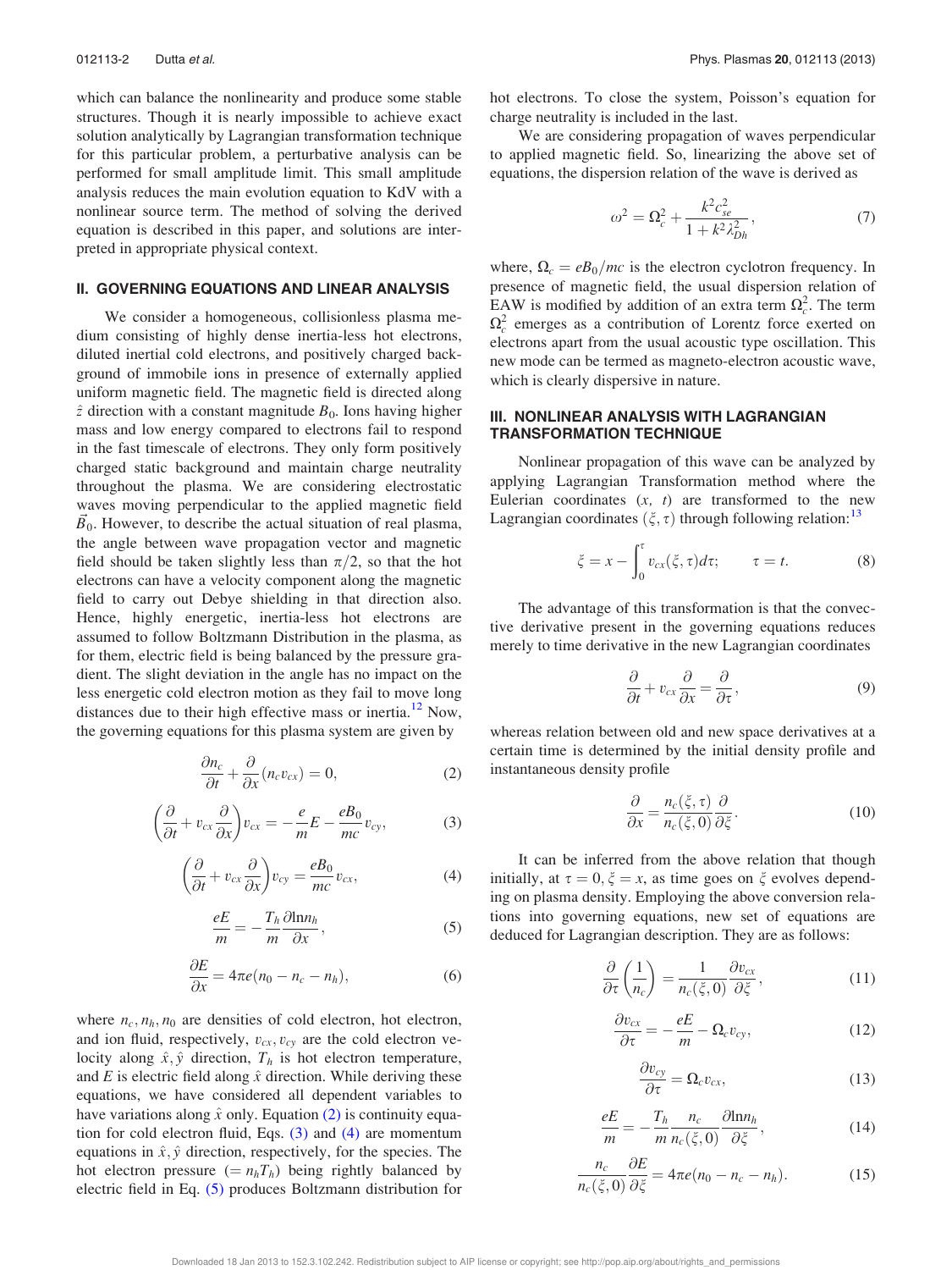Now, combining Eqs.  $(11)$ – $(13)$  and integrating with respect to  $\tau$ , we get the following equation for  $v_{cy}$ :

$$
\frac{1}{n_c(\xi,0)}\frac{\partial v_{cy}}{\partial \xi} = \Omega_c \left(\frac{1}{n_c} - \frac{1}{n_c(\xi,0)}\right),\tag{16}
$$

where integration constant is determined from the initial conditions that at  $\tau = 0$ ,  $n_c = n_c(\xi, 0)$  and  $\partial v_c/\partial \xi = 0$ . We proceed eliminating all other variables except hot electron and cold electron densities and finally obtain

$$
\left[\frac{\partial^2}{\partial \tau^2} + \Omega_c^2\right] \left(\frac{1}{\hat{n}_c}\right) = \frac{\Omega_c^2}{\hat{n}_c(\xi, 0)} + \frac{T_h}{m} \frac{1}{\hat{n}_c(\xi, 0)} \frac{\partial}{\partial \xi} \times \left[\frac{\hat{n}_c}{\hat{n}_c(\xi, 0)} \frac{\partial \ln \hat{n}_h}{\partial \xi}\right].
$$
\n(17)

Here,  $\hat{n}_c$ ,  $\hat{n}_h$  represents normalized cold electron and hot electron densities, both being normalized by their equilibrium densities  $n_{c0}$  and  $n_{h0}$ , respectively. Now, as we are considering the case of initially homogeneous plasma, densities of all species at  $\tau = 0$  should be at their equilibrium value with no variation of space. Hence, we can replace  $\hat{n}_c(\xi, 0)$  by 1. Hot electron density  $n_h$  should be determined from Poisson's equation, which incorporates spatial variation of electric field. With all these substitutions, we get the following equation for  $\hat{n}_c$ :

$$
\left(\frac{\partial^2}{\partial \tau^2} + \Omega_c^2\right) \left(\frac{1}{\hat{n}_c} - 1\right) = -c_{se}^2 \frac{\partial}{\partial \xi} \left[ \hat{n}_c \frac{\partial}{\partial \xi} \hat{n}_c \left\{ 1 - \frac{1}{\omega_{pc}^2} \right. \right. \\
\left. \times \left( \frac{\partial^2}{\partial \tau^2} + \Omega_c^2 \right) \left( \frac{1}{\hat{n}_c} - 1 \right) \right\} \right],
$$
\n(18)

where  $\omega_{pc} = \sqrt{4\pi n_{c0}e^2/m}$  is the cold electron plasma frequency. Time and space are now normalized by  $L/c_{se}$  and L, respectively, where  $L$  is system length. Electron gyrofrequency  $\Omega_c$  is also normalized by  $c_{se}/L$ . We omit hats from normalized variables for notational simplicity. The equation describing spatial and temporal evolution of cold electron density, therefore, becomes in normalized form

$$
\left(\frac{\partial^2}{\partial \tau^2} + \Omega_c^2\right) \frac{1}{n_c} - \Omega_c^2 = -\frac{\partial}{\partial \xi} \left[ n_c \frac{\partial n_c}{\partial \xi} \right] + \epsilon \frac{\partial}{\partial \xi} \left[ n_c \frac{\partial}{\partial \xi} n_c \right] \times \left\{ \left( \frac{\partial^2}{\partial \tau^2} + \Omega_c^2 \right) \frac{1}{n_c} - \Omega_c^2 \right\} \right] \tag{19}
$$

 $\epsilon$  is smallness parameter, defined as  $\lambda_{Dh}^2/L^2$ , where  $\lambda_{Dh}$  is the hot electron Debye length. The term related with  $\epsilon$  signifies dispersive effects, which come into play for wave length comparable to Debye length. Nonlinearity, apparently disappeared with introduction of Lagrangian variables, was actually embedded in the formalism and reflects through the first term of the right hand side. Interplay between nonlinearity and dispersion, present in the above equation, is expected to produce some stable structure. Further, in absence of magnetic field, i.e.,  $\Omega_c = 0$ , this equation matches exactly with the previous work of EAW in unmagnetized plasma.<sup>14</sup> Equation  $(19)$  describes full nonlinear behavior of EAW in homogeneous, magnetized plasma in presence of dispersion. We were ambitious to analyze full nonlinear electron acoustic wave in presence of magnetic field. This is the reason we have formulated the problem with Lagrangian variables. After formulation, we have realized that the full nonlinear problem with dispersion and nonlinearity is mathematically quite involved and needs heavy computing. However, small amplitude limit of this equation is easy to analyze extracting the essential physics of nonlinearity and dispersion adding an extra feature due to the magnetic field. The equation under investigation can also be obtained by reductive perturbation theory. Interestingly, keeping only up to square nonlinearity, we can get back the same equation from arbitrary nonlinear equation formulated in Lagrangian variables. Therefore, we have decided to highlight the physics with small amplitude. If anyone likes to analyze full nonlinear problem, this work would be a stepping stone for it. So, we assume that the cold electron density value, using small amplitude perturbation around its equilibrium, is as follows:

$$
n_c = 1 + n,\tag{20}
$$

so that  $n \ll 1, \epsilon \sim n$ . Substituting the value of  $n_c$  in the final Eq. (19) and retaining terms upto second order, we get

$$
\left(\frac{\partial^2}{\partial t^2} - \frac{\partial^2}{\partial x^2}\right) n = \frac{\partial^2 (n^2)}{\partial t^2} + \Omega_c^2 n^2 - \Omega_c^2 n + \frac{1}{2} \frac{\partial^2 (n^2)}{\partial x^2} + \epsilon \frac{\partial^2}{\partial x^2} \left[\frac{\partial^2 n}{\partial t^2} + \Omega_c^2 n\right].
$$
\n(21)

For small amplitude nonlinearity,  $\xi$ ,  $\tau$  no longer remain Lagrangian variables but become equivalent to  $x$ ,  $t$ . To show that the above equation contains KdV, we write the left hand side of Eq. (21) as

$$
\left(\frac{\partial^2}{\partial t^2} - \frac{\partial^2}{\partial x^2}\right) n = \left(\frac{\partial}{\partial t} - \frac{\partial}{\partial x}\right) \left(\frac{\partial}{\partial t} + \frac{\partial}{\partial x}\right) n,\tag{22}
$$

which indicates wave propagation in both positive and negative  $\hat{x}$  directions. If we consider waves propagating in positive  $\hat{x}$  direction only then,  $\frac{\partial n}{\partial t} \equiv -\frac{\partial n}{\partial x}$ . This approximation is valid for weakly nonlinear case. Replacing  $\frac{\partial}{\partial t}$  by  $-\frac{\partial}{\partial x}$  and applying further transformation,  $ax - t = \zeta$ ,  $\overline{t} = \tau'$ , we get a modified KdV equation, the modification arising due to presence of magnetic field.

$$
\frac{\partial n}{\partial \tau'} + \alpha n \frac{\partial n}{\partial \zeta} + \beta \frac{\partial^3 n}{\partial \zeta^3} = \gamma \int (n - n^2) d\zeta, \tag{23}
$$

where,  $a = 1/\left(1 + \frac{\epsilon \Omega_c^2}{2}\right)$ , nonlinearity coefficient  $\alpha = 3a/2$ , dispersive coefficient  $\beta = \epsilon a^3/2$ , and coefficient of magnetic field correction term  $\gamma = \Omega_c^2 / 2a$ .

In absence of magnetic field, EAW is described by the well known KdV equation. The usual KdV equation is a Hamiltonian system that conserves infinite set of quantities. When  $\gamma = 0$  in Eq. (23), energy conservation equation can be obtained by multiplying  $n$  both side and integrating with respect to  $\zeta$  in the interval  $(-\infty,\infty)$ ,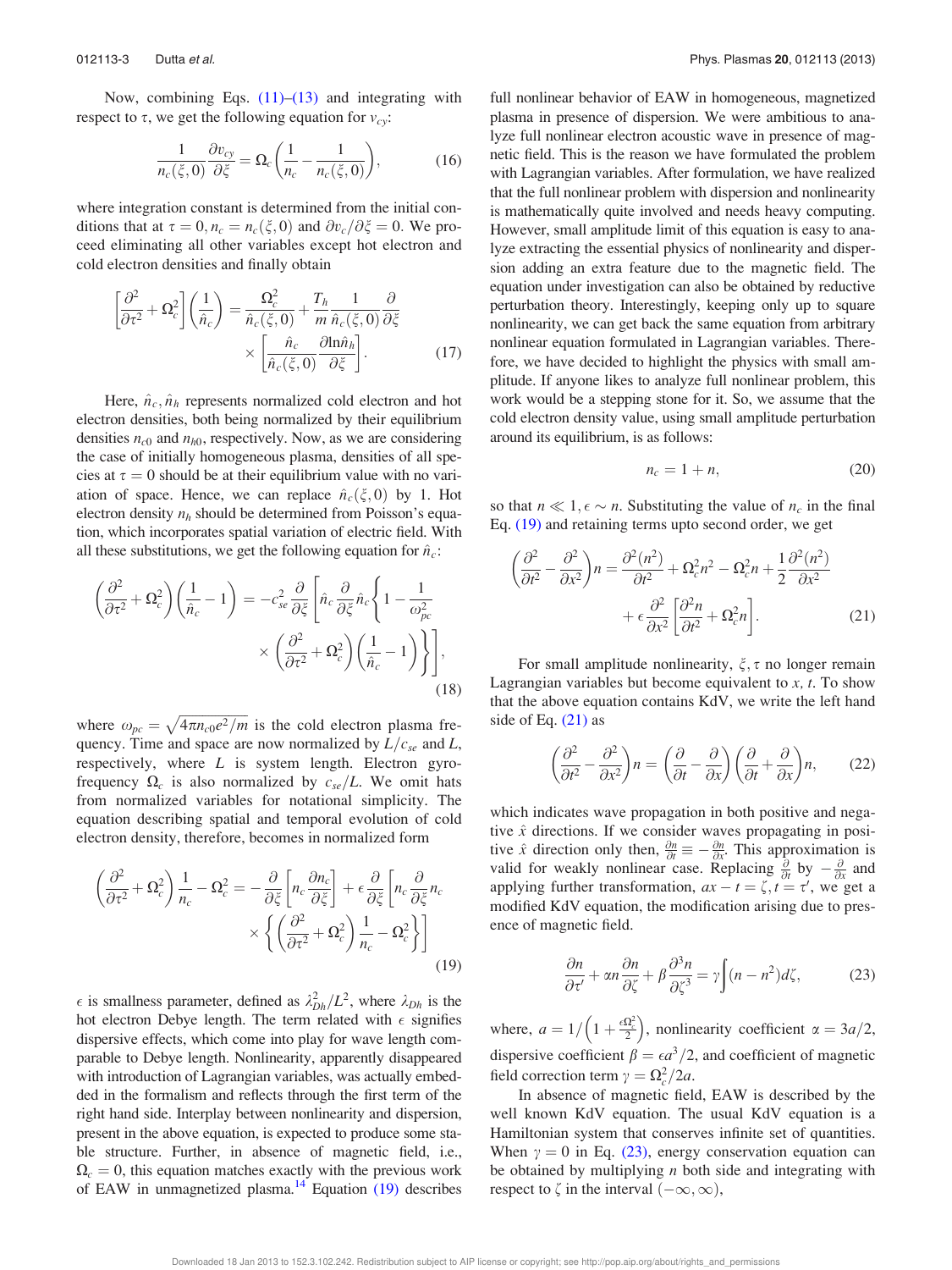$$
\frac{\partial W}{\partial t'} = 0\tag{24}
$$

with  $W = \int_{-\infty}^{\infty} n^2(\zeta, \tau') d\zeta$  being the total energy of the system. The solution of the equation then given by solitary traveling wave solution,  $15-17$ 

$$
n = U \text{sech}^2 \left[ \sqrt{\frac{\alpha U}{12\beta}} \left( \zeta - \frac{\alpha U}{3} \tau' \right) \right]. \tag{25}
$$

U is the normalized speed of the solitary wave. In presence of magnetic field, i.e., nonzero  $\gamma$ , the energy conservation relation becomes

$$
\frac{\partial W}{\partial \tau'} = \gamma \int_{-\infty}^{+\infty} n \left[ \int_{-\infty}^{\zeta} (n - n^2) d\zeta \right] d\zeta. \tag{26}
$$

Exact solution of Eq. (23) is not easily tractable. Nevertheless, there are some approximate methods for small  $\gamma$  perturbation or weak field approximation such that we can observe the effects of applied magnetic field. According to prescribed method, we first let U to be time dependent<sup>18–2</sup>

$$
n(\zeta, \tau') = U(\tau') \text{sech}^2 \left[ \sqrt{\frac{\alpha U(\tau')}{12\beta}} \left( \zeta - \frac{\alpha U(\tau')}{3} \tau' \right) \right]. \tag{27}
$$

Replacing the value of  $n$  in Eq. (26) with the help of Eq.  $(27)$ , a time evolution equation for U is obtained. The differential equation is subject to initial condition, at  $\tau' = 0$ ,  $U = 0$ . Solution of the equation gives explicit functional dependence of  $U$  on  $\tau'$ 

$$
U(\tau') = \frac{3}{2} \tan^2 \left( \sqrt{\frac{2\epsilon}{3}} \Omega_c^2 \tau' \right).
$$
 (28)

With the value of  $U(\tau')$  substituted in Eq. (27) describes the solution of Eq.  $(23)$  for weak field approximation. The expression of time dependent amplitude  $U(\tau')$  of the temporally growing solitary waves in Eq. (28) shows that  $\tau_c$  is the critical time when the value of the argument approaches  $\pi/2$  and  $U(\tau')$  tends to infinity, which signifies wave breaking. This means that our result is valid up to time, which is less than critical time  $\tau_c$ . So the above analytical solutions [Eqs.  $(27)$  and  $(28)$ ] are valid only if  $\tau' < \tau_c$ , a critical value given by

$$
\tau_c = \sqrt{\frac{3}{8\epsilon}} \frac{\pi}{\Omega_c^2}.
$$
\n(29)

It should be noted that  $\tau_c$  is inversely proportional to magnitude of applied magnetic field, which is taken to be small to validate our perturbative analysis. So, for weak field, our result sustains for large time. The above solutions [Eqs. (27) and (28)] clearly show that both the amplitude and the speed of the solitary waves increases temporally  $(\tau' < \tau_c)$  due to the presence of magnetic field. This is actually the effect of the nonlinear source term present in the KdV equation. However, increase of amplitude does not mean that soliton solution is growing, rather, it is a redistribution of energy in space and time due to nonlinearity. In presence of magnetic field, let us define from our solution Eq. (27), the amplitude  $A = U(\tau')$  and spatial width  $\Delta = \sqrt{12\beta/(\alpha U(\tau))}$ , where  $U(\tau')$  is given by Eq. (28). Interestingly, this time dependent solution retains its well known soliton property  $A\Delta^2$  = constant, which can be expressed as

$$
A\Delta^2 = \frac{12\beta}{\alpha},
$$

where  $12\beta/\alpha$  is constant for the given plasma parameter. Actually, near a critical time  $\tau_c$ , the amplitude of solitary wave  $U(\tau')$ becomes very large; consequently, sech<sup>2</sup>[ $\sqrt{U(\tau')}$ ] is also very small, and, therefore, the solitary wave solution remains finite. Electron acoustic solitary wave solutions presented in Eq. (27) with amplitude  $U(\tau')$  being replaced by Eq. (28) are shown in Fig. 1 for different time.

#### IV. RESULTS AND DISCUSSIONS

In this paper, we have conducted a study on two electron component, homogeneous plasma embedded in uniform magnetic field in presence of wave dispersion. Linear analysis shows that the dispersion relation of EAW is modified by a contribution  $(\Omega_c^2)$  from Lorentz force. Nonlinear analysis is carried out by implementing Lagrangian variable method. It has been demonstrated that for weakly nonlinear case, behavior of this mode is depicted by KdV with a nonlinear source term. This nonlinear term corresponds to magnetic field and vanishes as magnetic field goes to zero. The exact solution of the equation seems nearly impossible. However, small amplitude EAW in absence of magnetic field is described well by the KdV equation, which maintains infinite set of conservation laws. Solutions of KdV equation are localized, stable, solitary structures. Exploiting the stability of solitary wave solutions, we can have an approximated solution for weak magnetic field perturbations. $23,24$  Fig. 1 shows the solitary wave solutions with its speed and



FIG. 1. Electron acoustic solitary wave solutions in presence of external magnetic field and wave dispersion at normalized time  $t = 20, 25, 28$  with  $\epsilon = 0.1$  and  $\Omega_c^2 = 0.1$ . Normalized cold electron density  $(n_c/n_{c0})$  is plotted against normalized space variable  $(x/L)$ .